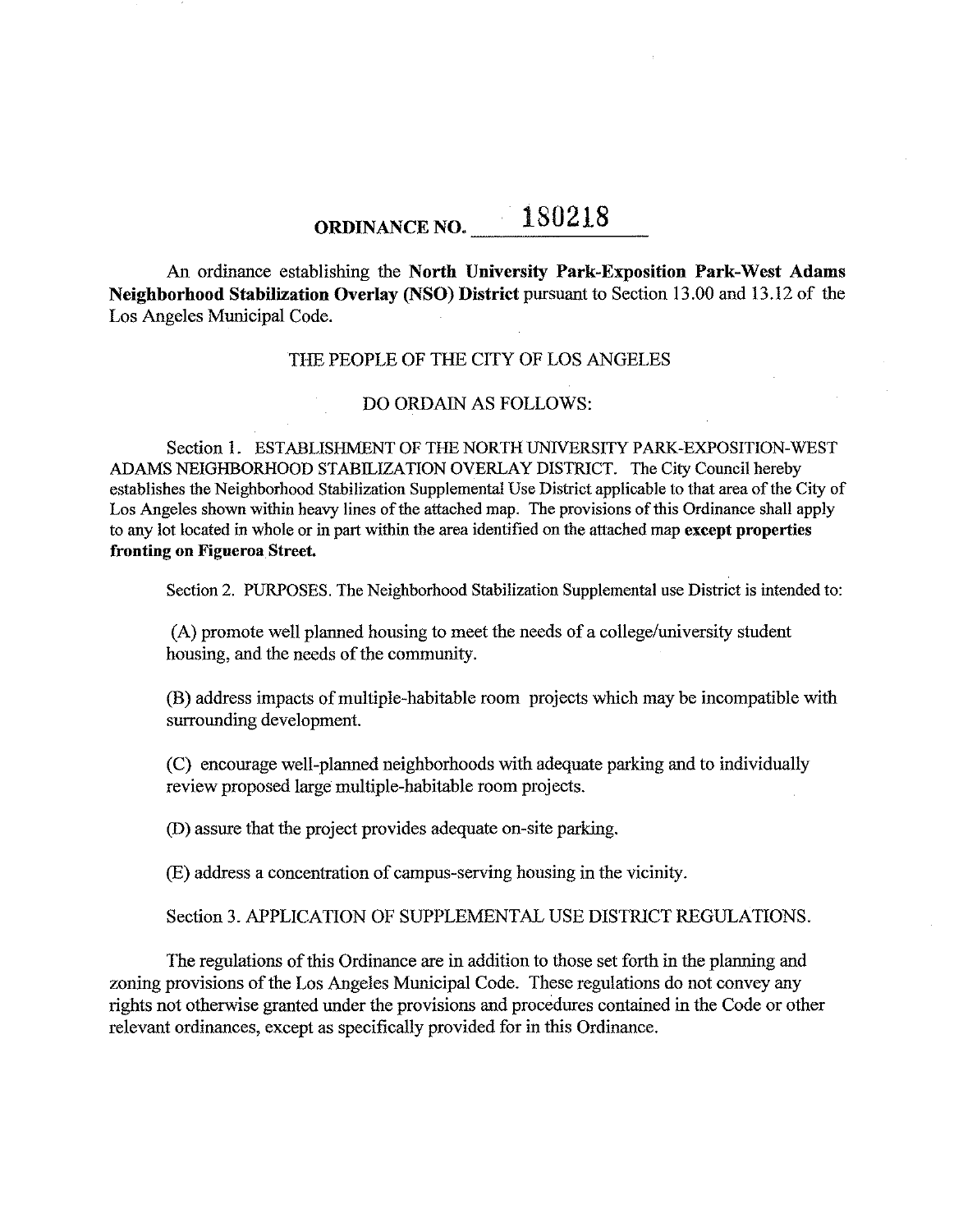

## **North University Park-Exposition Park-West Adams Neighborhood Stabilization Overlay (NSO) District<sup>\*</sup>**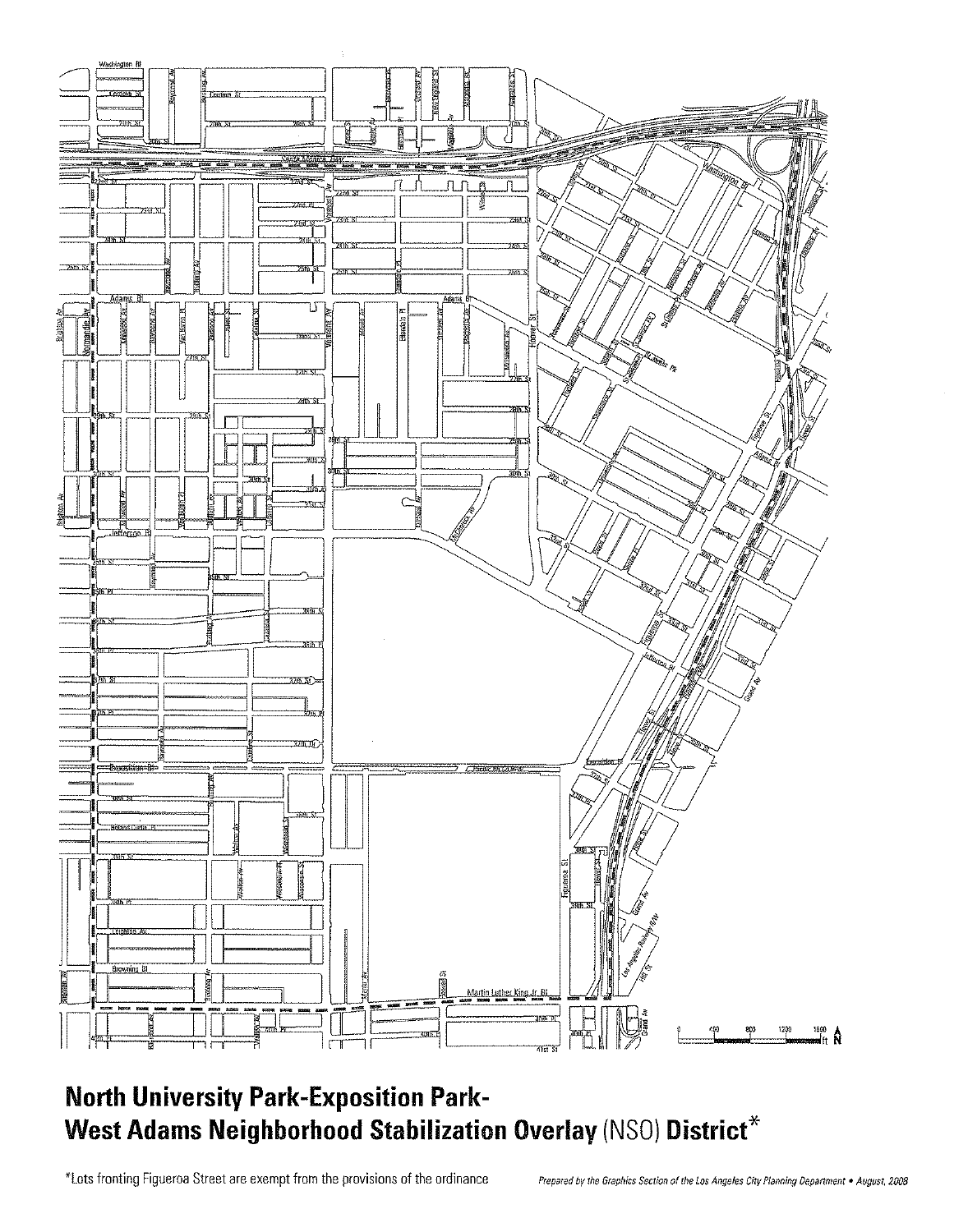Sec.4. The City Clerk shall certify to the passage of this ordinance and have it published in accordance with Council policy, either in a daily newspaper circulated in the City of Los Angeles or by posting for ten days in three public places in the City of Los Angeles: one copy on the bulletin board located at the Main Street entrance to the Los Angeles City Hall; one copy on the bulletin board located at the Main Street entrance to the Los Angeles City Hall East; and one copy on the bulletin board located at the Temple Street entrance to the Los Angeles County Hall of Records.

I hereby certify that this ordinance was passed by the Council of the City of Los Angeles, at its meeting of **SEP 2 3 2008** 

KAREN E. KALFAYAN, Interim City Clerk

 $\Delta$ 

By Deputy Mayor

> Pursuant to Section 559 I approve this ordinance on behalf of the City Planning Commission and recommend that **it be adopted .....**

August 15, 2008 See attached report.

Fotum Nugar for

Director of Planning

File No. **0***C-1CCC*<br>CPC-2005-5848-0C

Approved \_

**OCT 02 2008** 

 $\mathbf{a}$